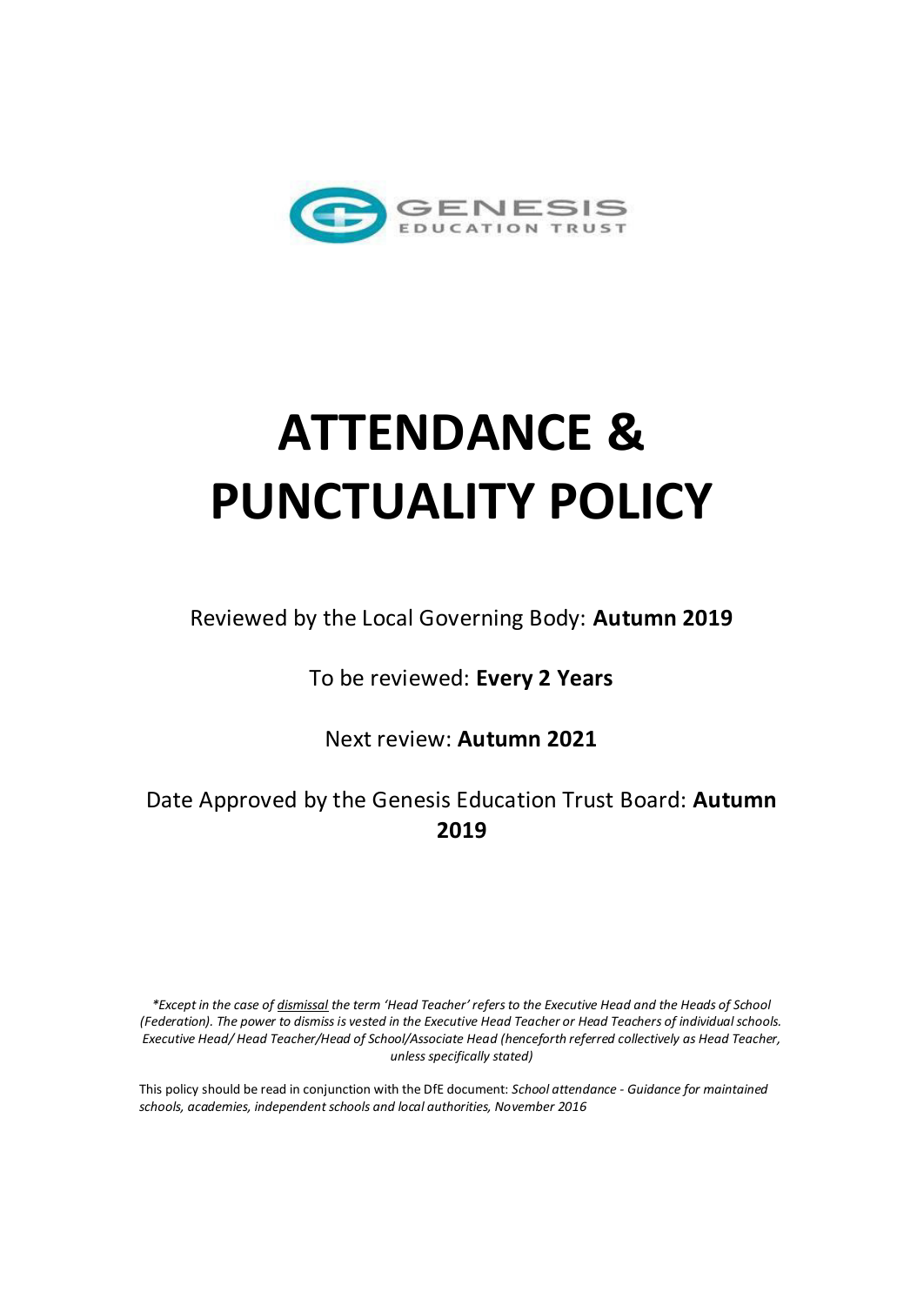## **1. ATTENDANCE**

#### **Aims/Expectations**

Attendance and punctuality are important for Genesis Education Trust schools as we believe this plays a key role in raising overall pupil attainment. Good attendance and punctuality are clearly linked to children making good progress in their learning. It ensures children settle into school and experience the stability and security they need to achieve their best plus learning good attendance and punctuality habits for their success in future education and workplace environments.

- Children should be in school for the full 190 days of the academic year unless ill or attending a medical appointment.
- *The Education Act 1996 states that parents/carers are responsible for their child's attendance and punctuality. Parents/carers are asked to help the school to help their child to get the best out of the education available to them, and enable them to reach their full potential.*

# **School Responsibilities**

The school will:

- recognise external factors which influence pupil attendance and will work in partnership with parents/carers, the Education Welfare Service (EWS) and other relevant services to deal with any issues that arise.
- maintain accurate registers of pupil attendance and will contact parents if their child is absent.
- keep parents/carers informed of their child's attendance and punctuality record.
- ensure that school attendance figures are correct for Local Authority and Government reporting.
- encourage and value high attendance and punctuality rates.

## **Parent/Carer Responsibilities**

It is the parent/carer's legal responsibility to:

- ensure their child receives a full time education and attends school regularly and punctually. The expected attendance level at our schools is 96.5%.
- immediately inform the school office of the reason for any absence by telephone on the first morning of absence.
- not to arrange family holidays during term time. The school follows the DfE document: *School attendance - Guidance for maintained schools, academies, independent schools and local authorities, November 2016: "*Can a parent take their child on holiday during term time? Head teachers should only authorise leave of absence in exceptional circumstances. If a head teacher grants a leave request, it will be for the head teacher to determine the length of time that the child can be away from school. Leave is unlikely, however, to be granted for the purposes of a family holiday as a norm."
- arrange routine medical appointments outside of school hours.
- talk to the school if they are concerned that their child may be reluctant to attend. Learning Mentors are available to discuss individual issues and to offer parents/carers support as appropriate.
- be aware of letters from school which their child brings home.

# **Authorised Absences**

Absence from school may be authorised if it is for one of the following reasons:

- Illness:
	- o Vomiting *a child should stay at home for 48 hours after the last bout of sickness/diarrhoea only if sickness and diarrhoea are associated with a virus/bug;*
	- o Head lice *– children should come to school after treatment is begun;*
	- o Conjunctivitis *– children should come to school after treatment is begun;*
	- o Periods of absence of 5 days or more where medical evidence has been provided.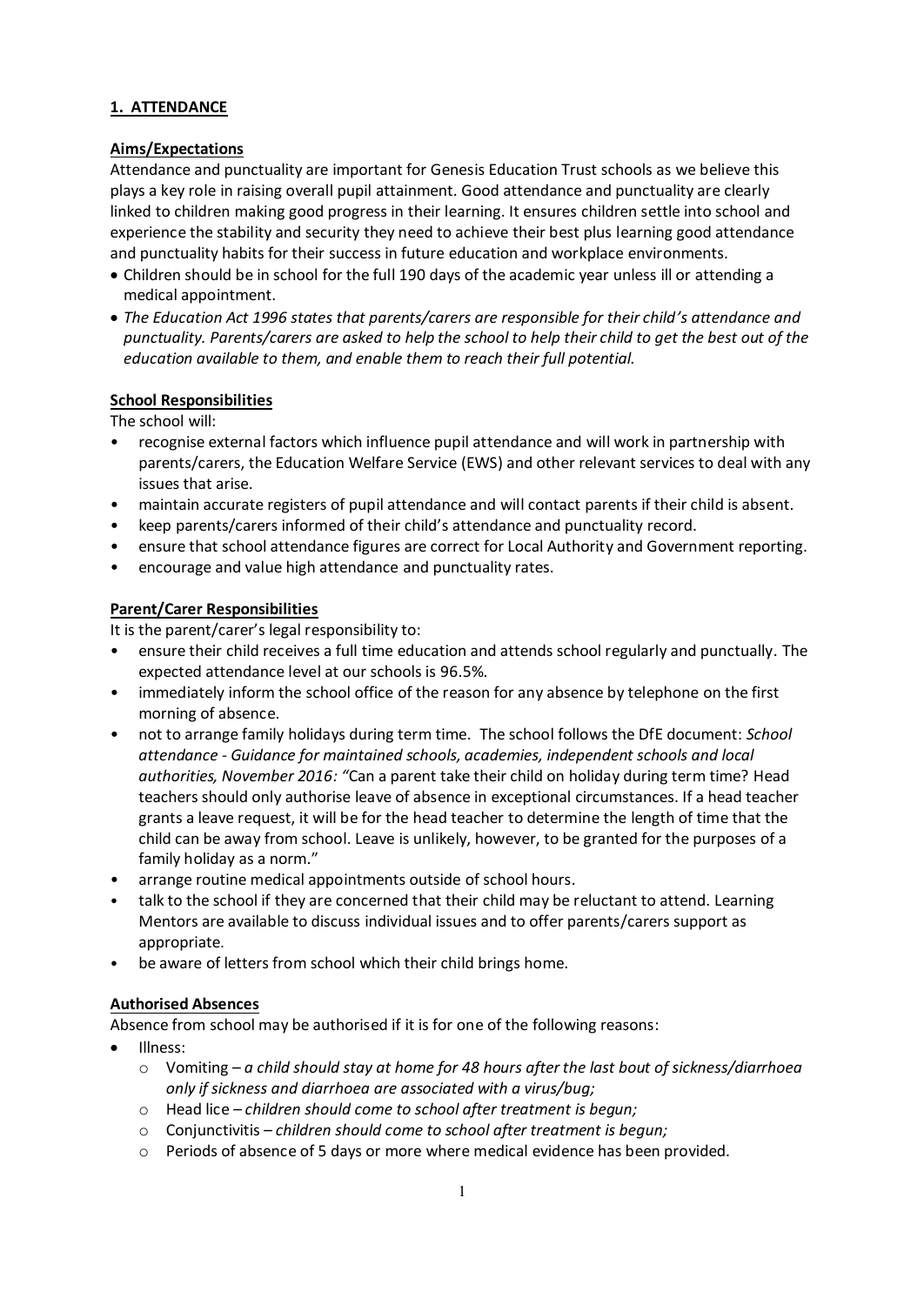- Medical/Dental appointments that unavoidably fall in school time (please make routine appointments outside of school hours). Proof of appointment (appointment card, confirmation letter/note from hospital/dentist/surgery etc) is required in order to authorise the absence;
- Religious holidays that are observed in the UK;
- Exceptional family circumstances such as a bereavement/birth of sibling;
- Weddings: in UK 1 day and abroad 3 days;
- Interview or entrance exams for new schools;
- Participation in a sporting event;
- Commercial/photographic work as per The Children (Performance) Regulations 1968.

If a child is absent from school through sickness for a period of 5 consecutive days or more, medical evidence must be produced to support the absence immediately upon their return. Failure to produce this evidence will result in the child's absence being coded as unauthorised. Examples of evidence that will be acceptable are:

- doctor's/dentist's appointment card;
- hospital admission/discharge letter;
- medication prescribed please bring into school the prescription or empty packets/bottles which can then be photocopied.

#### **Unauthorised Absences**

Absence from school will not be authorised for other circumstances, including but not limited to:

- looking after brothers, sisters and/or unwell parents (if a parent is unwell and is not able to bring their child to school, the expectation is that an arrangement should be made by the parent for another responsible adult to bring and collect their child from school);
- Appointments made for the parent/carer and not the child will not be authorised.
- Absences that have not been explained;
- Periods of absence of 5 days or more where medical evidence has not been provided.
- Holidays in term time that have not been authorised.

#### **Persistent Absenteeism**

From 1<sup>st</sup> September 2015 the Government's persistent absence threshold is 10% (reduced from 15%). A child with attendance below 90% is classed as a 'Persistent Absentee', regardless of whether the school has authorised or unauthorised the absence. Should a child's attendance percentage fall to below 90% a letter will be sent home to request a meeting with the head or deputy head of school, if a parent/carer fails to attend a meeting the case may be referred to the Educational Welfare Service and a letter of parental responsibility may be issued by the Local Authority.

Any pupil who has reached the Persistent Absentee mark or who is at risk of doing so will be carefully monitored by both the school and the Education Welfare Officer. Where attendance has fallen to 90% and below the member of the Senior Leadership Team (SLT) can request that medical proof is provided so that the absence can be authorised. Parents will meet with the assigned SLT member beforehand to discuss this. Failure to provide medical proof will result in the absence being unauthorised. Minor ailments such as a slight cold should not lead to a failure to attend school.

If significant improvements are not made within the agreed period, parents/carers will be issued with a Notice of Parental Responsibility, after which the child's attendance will be closely monitored and if not improved will be followed by a School Attendance Panel meeting, which may result in the case proceeding to court.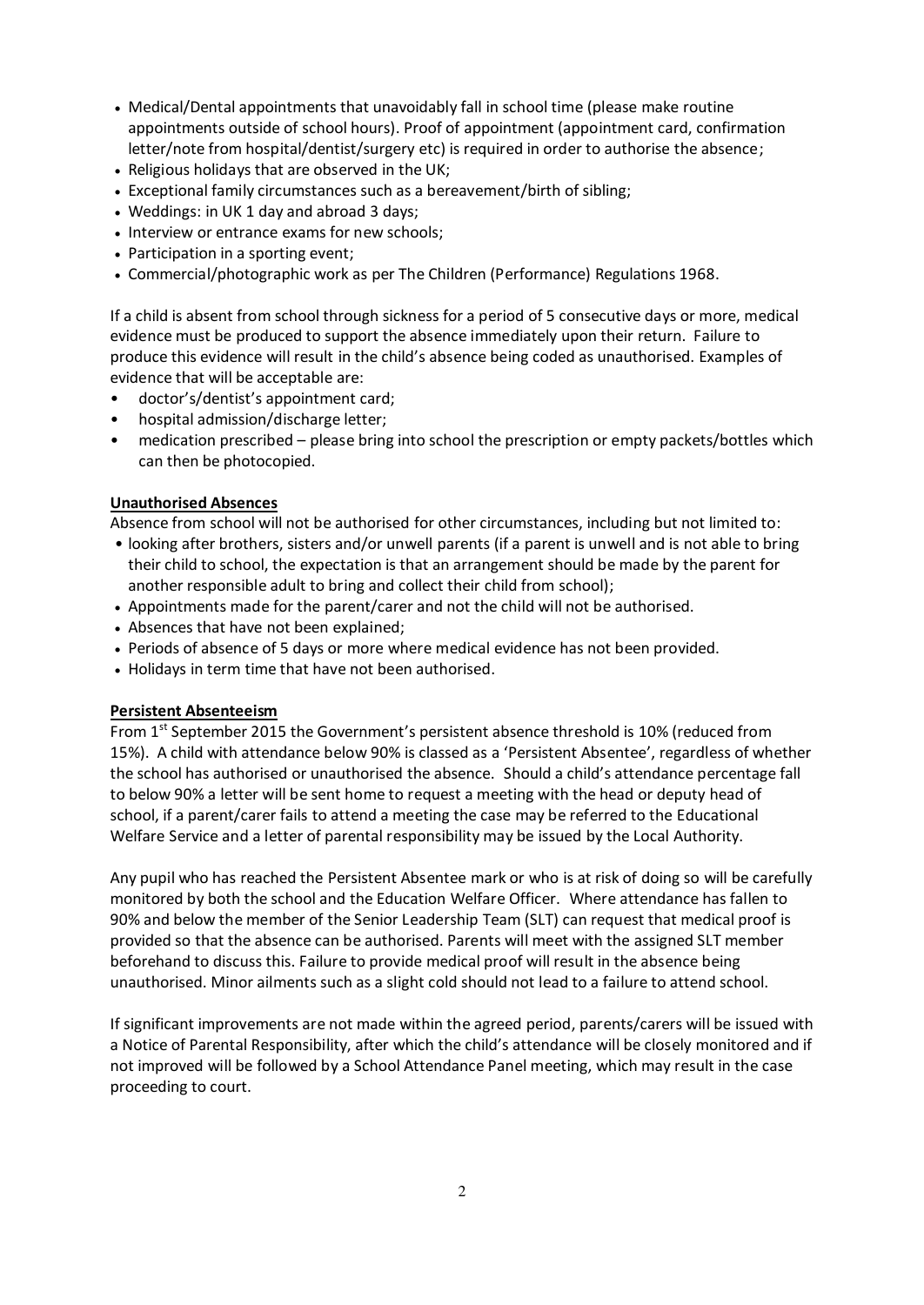Registration requirements

- School registers are legal documents and are required to be taken twice a day.
- The parent of a child who is persistently absent or persistently late after the registers have closed can be prosecuted under Section 444 of the 1996 Education Act and the register would act as the main source of evidence in court.
- Children who arrive to school after 9:30am will be marked in the register with a U code which is an unauthorised late code and, following DfE guidance, will reflect as an absence for that session.
- If the school has to evacuate the building, the attendance register enables staff to account for the children present that day.

#### **School Procedures**

| Level of<br><b>Attendance</b> | <b>Action</b>                                                                                                                                                                                                                                                                                                                                                                                                                                                                                                                                                                                                                                                                                |
|-------------------------------|----------------------------------------------------------------------------------------------------------------------------------------------------------------------------------------------------------------------------------------------------------------------------------------------------------------------------------------------------------------------------------------------------------------------------------------------------------------------------------------------------------------------------------------------------------------------------------------------------------------------------------------------------------------------------------------------|
| <95%                          | A standard letter to parent/carer pointing out the deterioration in attendance levels -<br>including a reminder of the school's target levels for attendance and the negative<br>effect of irregular attendance on learning. Parent/carer required to provide an<br>explanation and comments where necessary (eg, where the school has not been<br>informed of reasons for absence).                                                                                                                                                                                                                                                                                                         |
| $<$ 90% (PA)                  | This is referred, as Persistent Absence (PA), to the SLT<br>A letter to ask parents/carers to attend a school based meeting with the<br>Headteacher. The meeting will investigate why pupil has not attended regularly,<br>discuss detrimental effect on learning, reach agreements for rapid improvements<br>over the next half term.<br>Parents/carers will be reminded that full attendance is the aim and that anything less<br>than 96.5% will cause concern. Consider using a parenting contract between school<br>and parent/carer.<br>Monitor attendance very closely and keep in regular contact with the parent, either<br>to praise attendance levels or to show ongoing concern. |
| <b>S85%</b>                   | Pupils deteriorating to ≤85%<br>If pupil has not been referred to the Education Welfare Officer this<br>should be done and meeting to create a plan of action.                                                                                                                                                                                                                                                                                                                                                                                                                                                                                                                               |

#### **The Educational Welfare Service:**

Educational Welfare Officers (EWOs) work with parents/carers, children and schools to improve school attendance and punctuality. If a child's attendance gives concern, the EWO will contact the parents/carers and may make a home visit or arrange a meeting at the school or the office. Continued issues of poor attendance or punctuality may result in court action under the Education Act 1996.

#### **Children Missing Education (CME)**

The schools follow and implement: *Children Missing Education Statutory guidance for local authorities September 2016* (including Annex A. To be reviewed September 2019).

• The school will notify the Local Authority if it is about to remove a pupil's name from the school admission register under any of the 15 grounds listed in regulation 8, Annex A*.*

• Notification will include: (a) the full name of the pupil, (b) the full name and address of any parent/carer with whom the pupil normally resides, (c) at least one telephone number of the parent/carer, (d) the pupil's future address and destination school, if applicable, and (e) the ground under which the pupil's name is to be removed from the admission register.